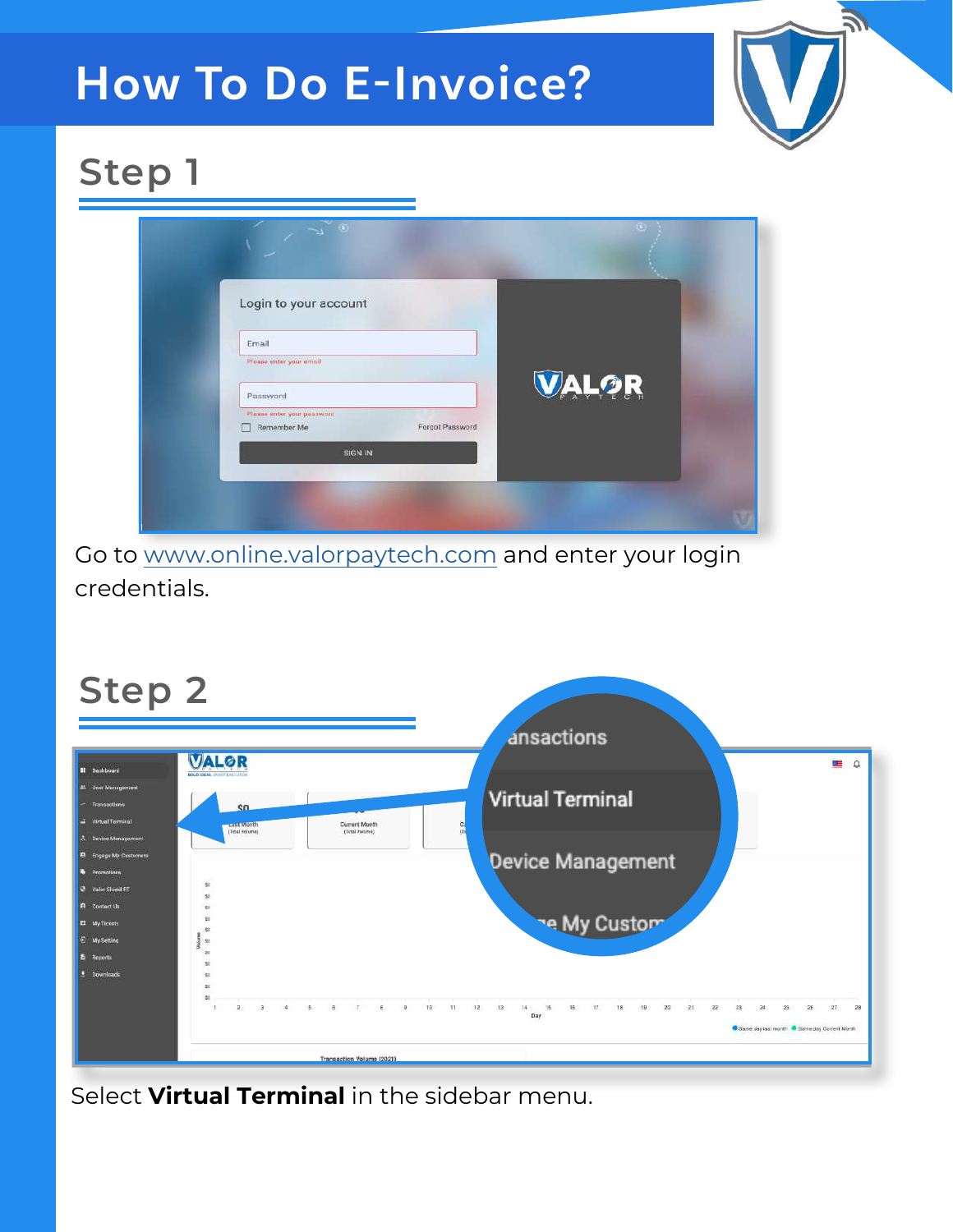#### **Step 3**

| Amount. <sup>*</sup><br>\$0.00 | honeNo                                                                                         |  |
|--------------------------------|------------------------------------------------------------------------------------------------|--|
|                                | 9T<br><b>125</b><br>Card number*<br>ovv<br>C E-Invoice<br>ad<br><b>MMPD</b><br>Cardholder name |  |
| Invoice Number                 | Description                                                                                    |  |
| Recurring billing              |                                                                                                |  |

Select **E-Invoice** from the transaction options.

#### **Step 4**

| Amount.       |                | PhoneNo       | Email                    |        |
|---------------|----------------|---------------|--------------------------|--------|
| \$40.00       |                | 555-555-5555  | johnsmithpizza@email.com |        |
| Customer Name | Invoice Number | Description   | Viriidity                |        |
| Tomas Jenkins | 12891238       | Food Delivery | 5 days                   | $\sim$ |

• For E-Invoices, either the phone number or email address is required for the customer to receive the E-Invoice. Once a dollar amount and either a phone number or email address is entered, the Send E-Invoice button will be clickable. All other information is optional. The Descriptor is how the cardholder will see the transaction on their statement. Validity refers to the number of days the link to pay the E-Invoice will be valid for (by default it is set to 5 days). You can increase it to as many as 30 days.